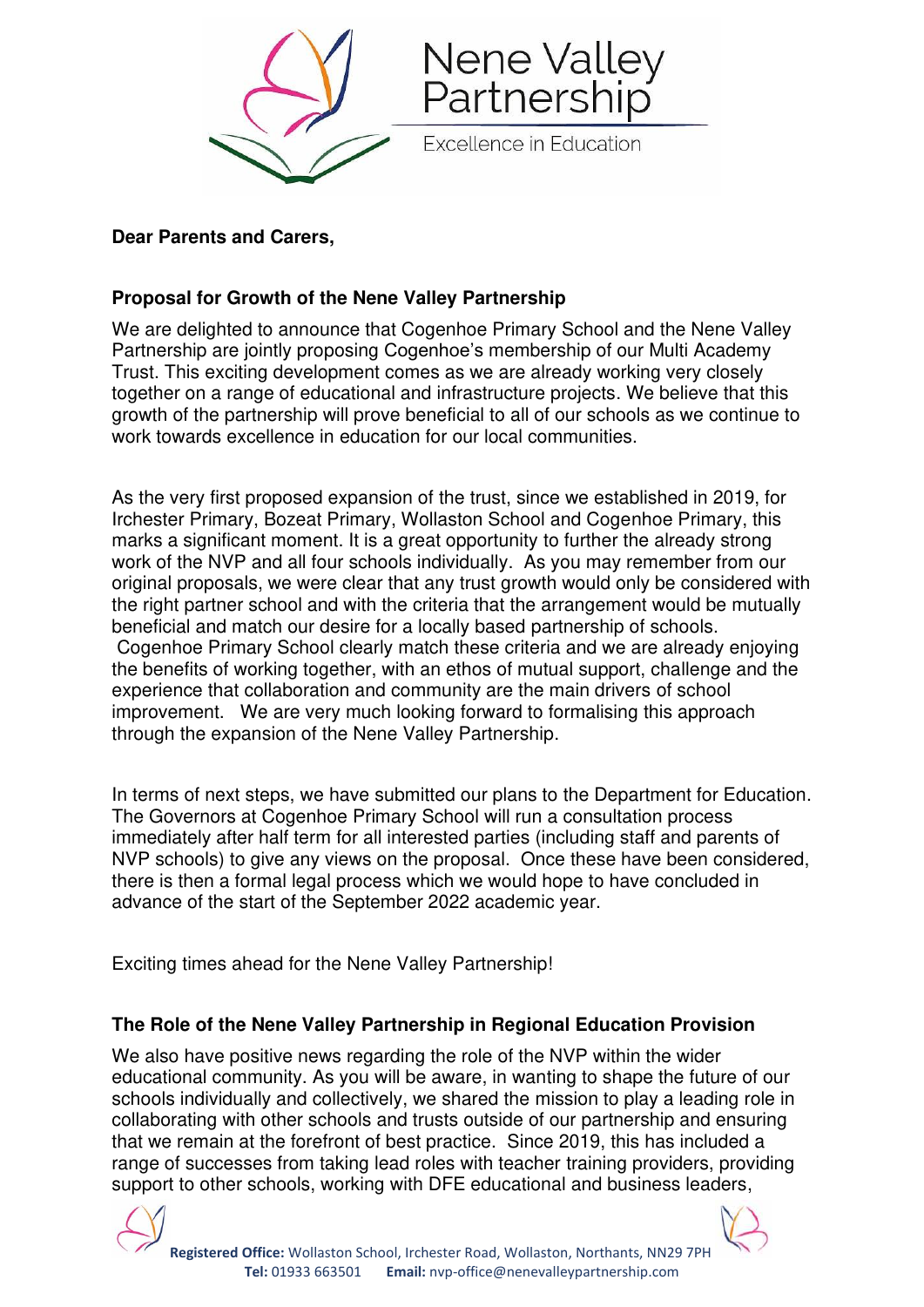



**Excellence in Education** 

membership and chairing of local educational forums and strategic groups, in addition to forging strong relationships with a range of stakeholders in our local educational community. All of this has helped us navigate the challenging Covid landscape, as well as ensuring that we are as strong as possible educationally. Our aim is to ensure that our students, staff and schools benefit from membership of a trust which is outward facing and committed to shaping the very best educational provision, both locally and in terms of improving the system more widely.

As we have undertaken this work with other schools and trusts, we have developed positive relationships with other strong multi-academy trusts and will continue to work together on a range of projects. One such collaboration is with the Nene Education Trust (NET), who are a similar sized organisation to ourselves, leading both primary schools and a secondary school. There will be much that we can achieve through working together, and each trust has its own areas of expertise and experience which the other can benefit from. As part of this work, through a commissioned arrangement with the NVP, I will be providing some executive leadership support to their already good secondary school, and I am looking forward to the benefits that this will bring to Manor School, Wollaston School and across both trusts more generally.

#### **Leadership Arrangements at Wollaston School**

As all members of the Wollaston School community will already be aware, we made the excellent appointment of Simon Anderson as our Senior Deputy Headteacher / Head of School in September 2020. This position was a new one for our trust and was designed to ensure that we had a proactive plan in place for potential growth and an organic approach to succession planning. Simon is continuing to do an excellent job at Wollaston and is already leading on whole school standards and all aspects of our pastoral provision. I am pleased to announce that in light of this success, and in order to ensure that I can lead the trust growth detailed above and have some presence in each of our schools, Simon will take on further responsibilities as Wollaston's Head of School.

Wollaston School will also continue to benefit from the leadership of Shazia Lydon and Kieron Beeby, our exceptional Deputy Headteachers. I will retain the role of Executive Headteacher at Wollaston School, as well as CEO of the trust and will be based at Wollaston for at least two days of each week. Although I may not be quite so "hands on" in terms of day-to-day school operations, I will retain a fairly active approach to ensuring that every member of the Wollaston School community achieves all that they are capable of in our supportive, aspirational, friendly and successful school. Congratulations to Simon, and I know that he, together with all of the staff at Wollaston School will continue to enjoy your support.

**Registered Office:** Wollaston School, Irchester Road, Wollaston, Northants, NN29 7PH  **Tel:** 01933 663501 **Email:** nvp-office@nenevalleypartnership.com